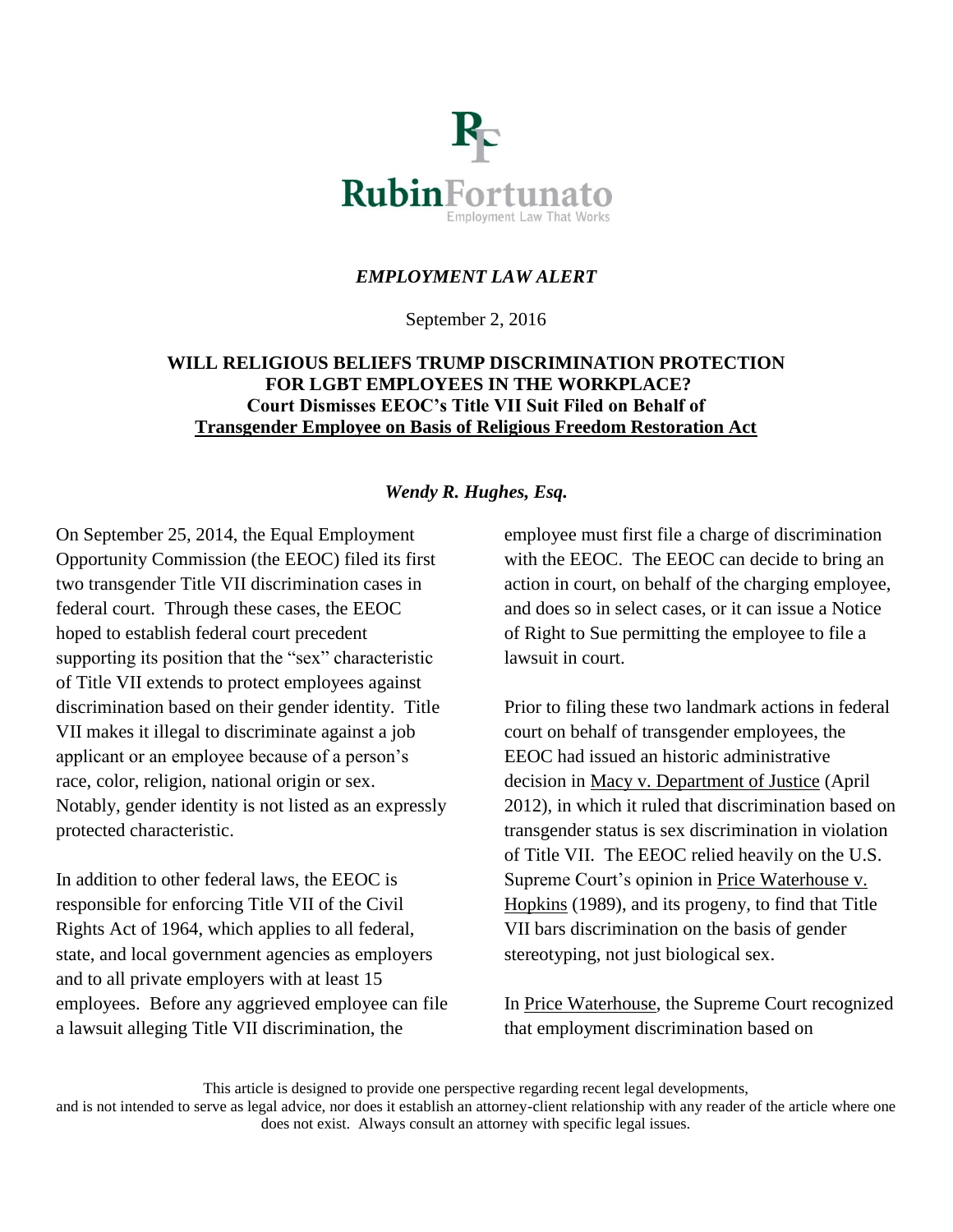assumptions or beliefs about how an employee of a certain gender should dress or act is prohibited under Title VII. Since that time, the EEOC has been aggressively litigating its position that Title VII protection extends to employment discrimination based on sexual orientation and gender identity [\(See our March 4, 2016 article](http://www.rubinfortunato.com/news/got-title-vii-straight-eeoc-files-federal-sex-discrimination-lawsuits-on-behalf-of-discharged-lgbt/) *Got [Title VII Straight](http://www.rubinfortunato.com/news/got-title-vii-straight-eeoc-files-federal-sex-discrimination-lawsuits-on-behalf-of-discharged-lgbt/)*?), and according to the EEOC, many federal courts have followed the reasoning in Price Waterhouse in decisions supporting discrimination protection for sexual orientation and gender identity. The EEOC's website provides a list of some of these and other decisions supporting Title VII coverage of LGBT-related discrimination.

The EEOC's attempt to resolve the issue in the federal courts through the two 2014 actions has had mixed results. One of those cases, EEOC v. Lakeland Eye Clinic, P.A*.* (M.D. Fla.), settled with the employer entering into a two-year consent decree, including injunctive relief and \$150,000 in monetary damages. In the other discrimination case, EEOC v. R.G. & G.R. Harris Funeral Homes Inc. (E.D. Mich.), the transgender employee did not fare nearly as well. In that case, the EEOC asserted two Title VII claims against the employer, R.G. & G.R. Harris Funeral Homes, Inc. (the Funeral Home). The first claim, wrongful termination, alleged that the Funeral Home fired Aimee Stephens (Stephens) because she was transgender, she was transitioning from male to female, and she did not conform to her employer's sex or genderbased preferences, expectations, or stereotypes. The other claim alleged that the Funeral Home engaged in unlawful employment practices because it provided work clothes to male, but not female, employees.

In an August decision, the District Court for the Eastern District of Michigan granted summary judgment in favor of the Funeral Home on the basis that it was entitled to an exemption under the Religious Freedom Restoration Act (the RFRA) from the Title VII protections being asserted by the EEOC, namely that Stephens should be permitted to dress at work in accordance with her gender, not biological, identity. Previously, the court had denied the Funeral Home's motion to dismiss on the basis "that the EEOC's complaint stated a Price Waterhouse sex/gender-stereotyping claim under Title VII." The court would not go so far as to adopt the EEOC's position that discrimination based on transgender status or gender identity alone is sex discrimination in violation of Title VII. In dismissing the action on summary judgment though, the court again recognized the Price Waterhouse precedent but found the Funeral Home was entitled to protection under the RFRA because the EEOC had failed to show that the burden it sought to impose on the Funeral Home was the least restrictive means of furthering the government's interest in protecting employees from gender stereotyping in the workplace.

### **Factual Background**

The Funeral Home is a closely-held, for profit corporation with majority ownership (94.5%) held by Thomas Rost (Rost). Rost's children own the remaining interest in the business. The Funeral Home is not affiliated with any church and its articles of incorporation do not affirm any religious values or purpose. Rost has been the owner and President of the Funeral Home for 30 and 35 years, respectively, and is the sole officer of the corporation.

This article is designed to provide one perspective regarding recent legal developments,

and is not intended to serve as legal advice, nor does it establish an attorney-client relationship with any reader of the article where one does not exist. Always consult an attorney with specific legal issues.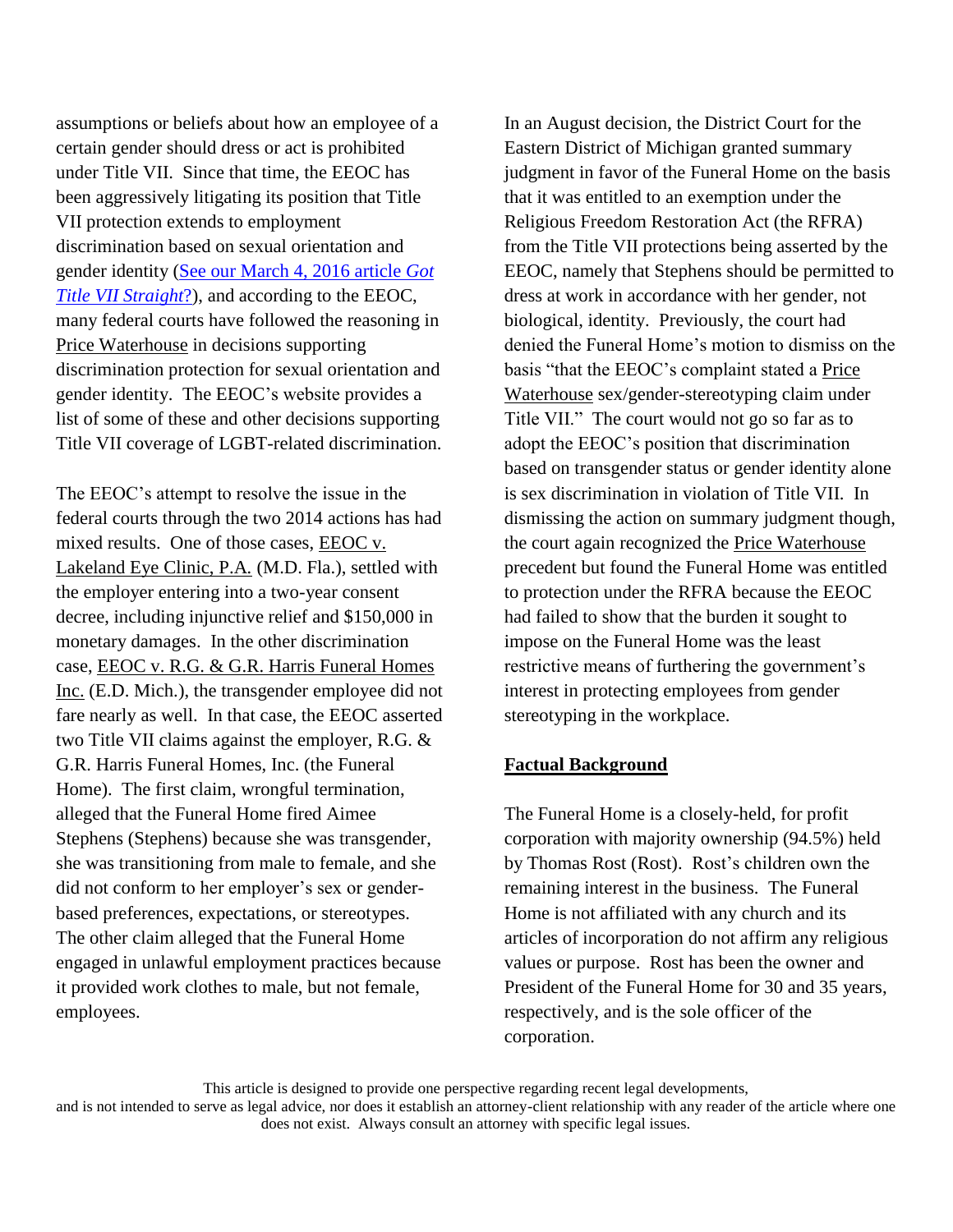Stephens had been employed by the Funeral Home since 2007 and served as a funeral director/embalmer for nearly six years. During all times of her employment, Stephens presented as a man, and adhered to the Funeral Home's dress code for male employees, requiring a suit, white shirt, and tie. On July 31, 2013, Stephens hand-delivered a letter to Rost stating that after nearly four years of therapy and a lifetime of internal struggle, she was diagnosed as having gender identity disorder and intended to proceed with gender reassignment surgery. First though, Stephens advised Rost that she would live and work as a full-time woman for one year and return from her August vacation wearing appropriate business attire, meaning that she would dress as a woman in accordance with the Funeral Home's dress code for female employees. That code required women to dress in a skirt suit.

Prior to Stephens leaving for vacation, Rost advised Stephens that "this was not going to work out. And that your services would no longer be needed here." Rost admitted that he terminated Stephens' employment on the basis of Stephens' failure to adhere to the Funeral Home's dress code for men. In deposition testimony, Rost claimed that had Stephens dressed as a man at work and a woman outside of work, he would not have fired Stephens.

#### **Decision**

Referring to this record, the court indicated that while it did "not often see cases where there is direct evidence to support a claim of employment discrimination, it appears to exist here." The court rejected the Funeral Home's argument that its enforcement of a sex-specific dress code cannot constitute sex stereotyping in violation of Title VII. The Funeral Home cited Sixth Circuit cases permitting different grooming and dress codes based on sex, but the court noted that those cases pre-dated Price Waterhouse. The court also refused to follow post-Price Waterhouse cases outside of the Sixth Circuit because they were non-binding and because the Sixth Circuit had not yet addressed the specific issue at hand after Price Waterhouse. Based on a Sixth Circuit case after Price Waterhouse, establishing that a transgender person could have an actionable claim under Title VII, the court concluded that the Sixth Circuit would not likely allow an employer to avoid Title VII liability for sex-stereotyping by simply reducing its genderbased stereotypes to a formal written policy.

Addressing the Funeral Home's defense under the RFRA, the court noted that to successfully invoke this defense, the Funeral Home must first show that the government is substantially burdening "a person's" exercise of religion. If such a burden is shown to exist, the government must then show that the burden is in furtherance of a compelling interest and is the least restrictive means of furthering that interest. Based on the U. S. Supreme Court's ruling in Burwell v. Hobby Lobby Stores, Inc., the court readily found that, as a closely-held corporation, the Funeral Home is a "person" for purposes of the RFRA. Certainly too, the RFRA applies to a federal agency, like the EEOC, and the EEOC did not argue otherwise.

The court then found that the Funeral Home's ability to "conduct business in accordance with its religious beliefs" was substantially burdened by the EEOC's position that Stephens, while biologically a male, was entitled to dress as a female at work in accordance with Title VII protections against sex-

This article is designed to provide one perspective regarding recent legal developments,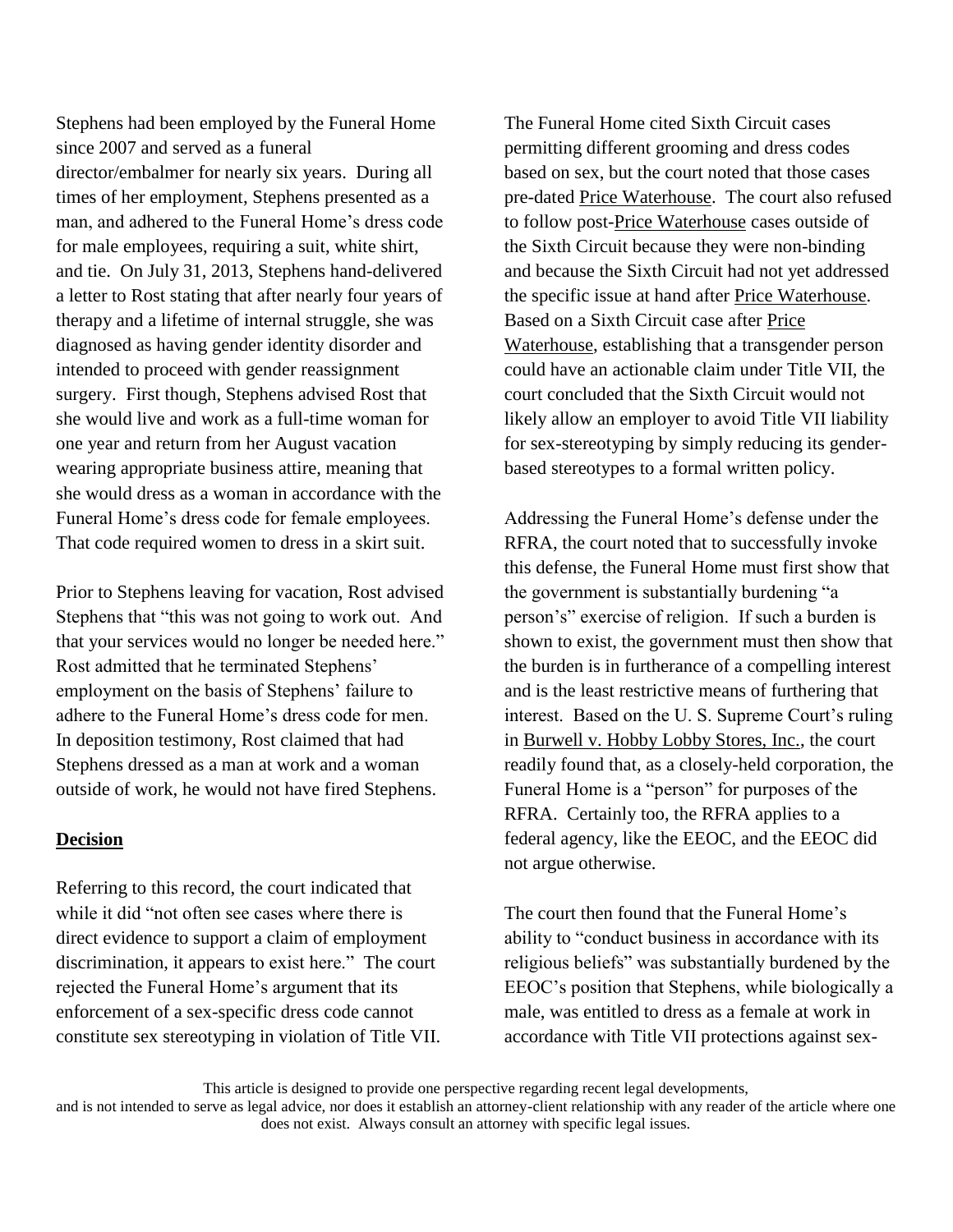stereotyping. The court focused on Rost's sincerely-held belief that a person's biological sex is an "immutable God-given gift and that it is wrong for a person to deny his or her God-given sex." Allowing Stephens to dress as a woman would violate God's commands according to Rost's religious beliefs. The court also noted that Rost had been a Christian for more than 65 years and the Funeral Home's published mission statement included honoring "God in all that we do as a company and as individuals." The court rejected the EEOC's contention that the RFRA protects only specific religious activities, not beliefs, finding that the Hobby Lobby majority opinion does not support the EEOC's view.

The court then went on to assume, without deciding, that the EEOC met its burden that protecting employees from workplace sex-stereotyping is a compelling government interest. However, the court held that the EEOC failed to meet its burden that allowing Stephens to dress as a woman at work is the least restrictive means of furthering the government's interest in protecting employees from gender stereotyping in the workplace. The leastrestrictive standard is exceptionally demanding and requires the government to show that there is no other means of achieving its desired goal without imposing a substantial burden on the objecting party's exercise of religion.

Here, the court stated the EEOC wholly failed to address how allowing Stephens to dress as a woman is "the least restrictive means of eliminating clothing gender stereotypes at the Funeral Home" or to indicate in its briefs that it considered other solutions or potential accommodations that could work in the "unique facts and circumstances

presented here." The court stated that had the EEOC been truly interested in promoting a gender neutral workplace it could have suggested that Stephens dress in a pants suit with no tie, as some female employees had in other business locations without any objections by Rost. Instead, the EEOC took the position that the only acceptable resolution was that Stephens be permitted to dress in a stereotypical female fashion to express her gender identity. This contention, the court said, failed to meet the RFRA's exacting standards.

As for its second claim, the EEOC alleged that the Funeral Home engaged in improper employment practices in violation of Title VII by providing a clothing allowance to male, but not to female, employees. The court dismissed this claim without prejudice because it was not raised by Stephens and Stephens was not affected by the employment practice. The court instructed that the EEOC must file a separate charge on this claim and conduct a full investigation of that new claim before a Title VII action could be brought.

## **Impact of the Ruling**

The impact of this ruling on the current fluid landscape of discrimination protection on the basis of sexual orientation and gender identity is not yet entirely certain. However, this recent ruling, while a setback for the EEOC's enforcement of Title VII protections on behalf of transgender employees as a protected class, was issued under unique facts and circumstances (as noted by the court). Some of these circumstances relate to the specific composition of the litigants in this case and others relate to the arguments asserted by the EEOC as it focused on its enforcement priorities.

This article is designed to provide one perspective regarding recent legal developments,